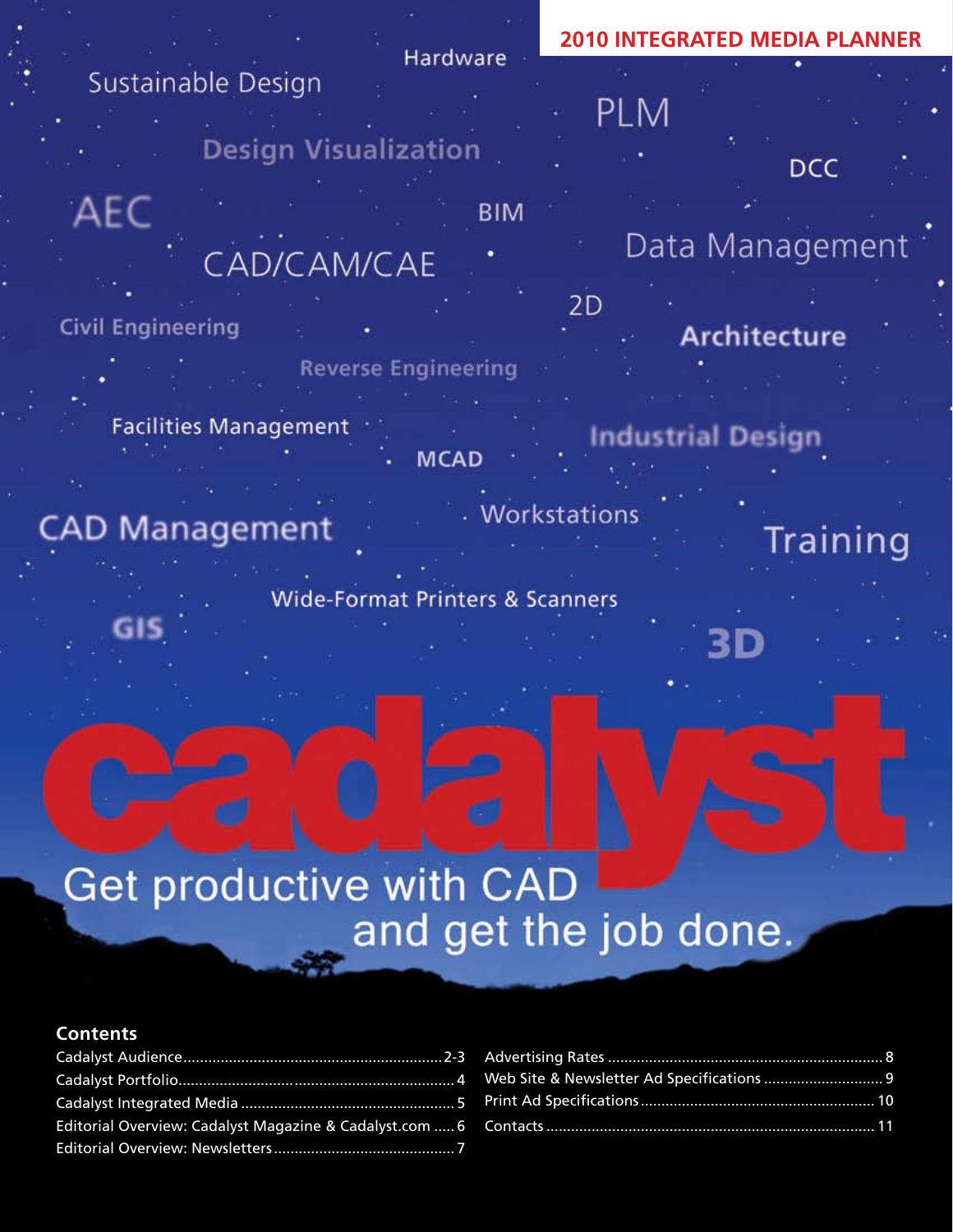# Cadalyst Audience

Design Engineer

Senior Management

 $\overline{1}$ 6 2

IT Management

Educator

## Cadalyst reaches owners, managers, and influential users who evaluate, specify, and employ CAD related technologies for competitive advantage in the AEC, manufacturing, and GIS markets.

15

3

### Industries Served:

Architecture, Engineering & Construction (AEC) 56%

#### Manufacturing 42%

What is your company's primary application of CAD and related technologies?



### Job Functions:

Owner/Partner/Corporate/Senior Management  $\overline{\phantom{a}}$ 

CAD Project/Product Management

**Architect** 

CAD Reseller/Consultant

Engineering/Design Management

Drafter/CAD Operator

General Contractor

IT or Data Management





\* Source: Reader profile study, Accelara Publishing Research, August 2008. ♦ Source: Publisher's Data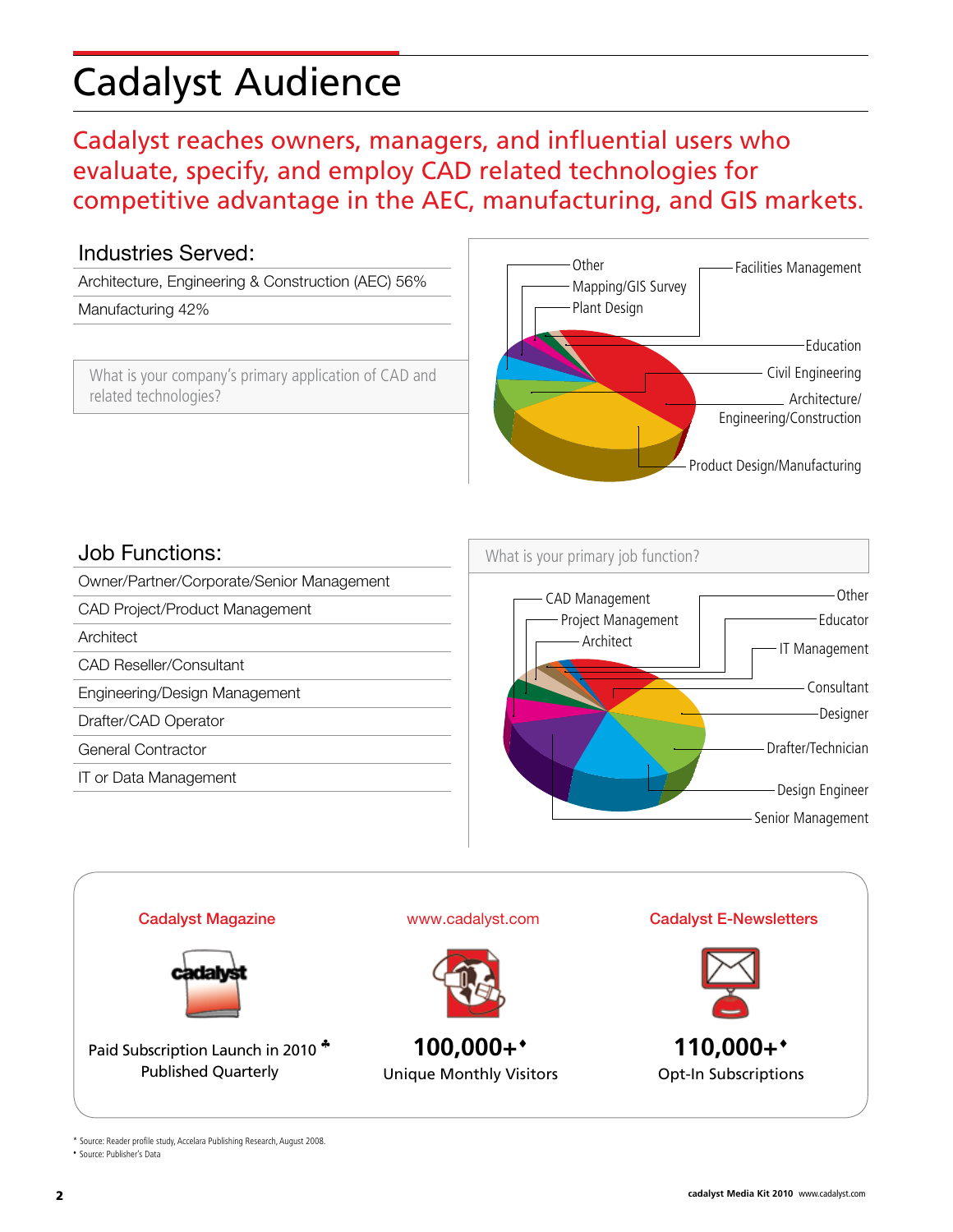## Cadalyst Audience

## Cadalyst readers have true purchasing power.

What role do you play in your company's purchasing process for CAD-related products?



44 43 41 **next 12 months.\* EX** A reader's **company, on average, will spend over \$300,000 on CAD-related hardware and software in the** 

20

## Cadalyst readers take action.



Which of these were reasons for your most recent visit to www.cadalyst.com?



16



Purchased/ordered a product or service

0 10 20 30 40 50 60  **Cadalyst readers on average spend 2.4 hours/week searching for purchasing information online\***

\* Source: Reader profile study, Accelara Publishing Research, August 2008.

Visited a vendor's Web site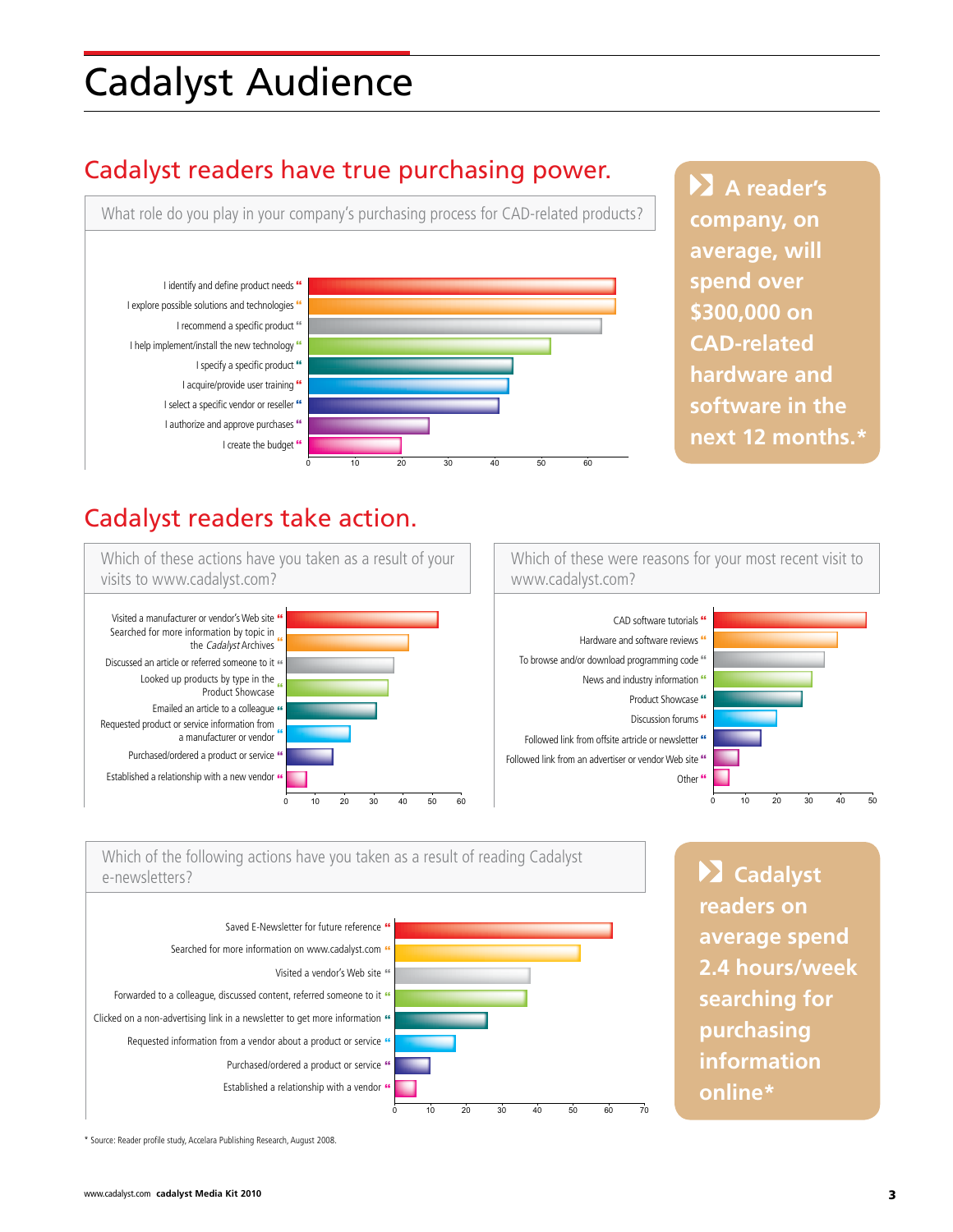# Cadalyst Portfolio

Cadalyst products accelerate the sales cycle for our advertisers by focusing on each step of the sales funnel and tailoring marketing campaigns for maximum effectiveness at each stage. Our proprietary prospect personas ensure we offer products that increase our advertisers' sales.

Cadalyst delivers premium, practical content that helps owners, CAD managers, and users make better purchasing decisions and optimize use of CAD-related hardware and software technologies.

Cadalyst offers advertisers a multifaceted, highly efficient opportunity to accelerate marketing initiatives in a rich environment built on 26 years of editorial excellence.

- ▶ Custom print and digital products
- Cadalyst PoD Magazine
- Cadalyst.com
- Newsletters
- $\blacktriangleright$  Promotional Email
- $\blacktriangleright$  Lead Generation



\*Source: Reader profile study, Accelara Publishing Research, August 2008.

### **Custom Projects Newsletters**

 $\sum$  Our **audience relies on Cadalyst to be more productive and get their jobs done***.*

**Example 1 Cadalyst readers have been reading Cadalyst for 5+ years.\***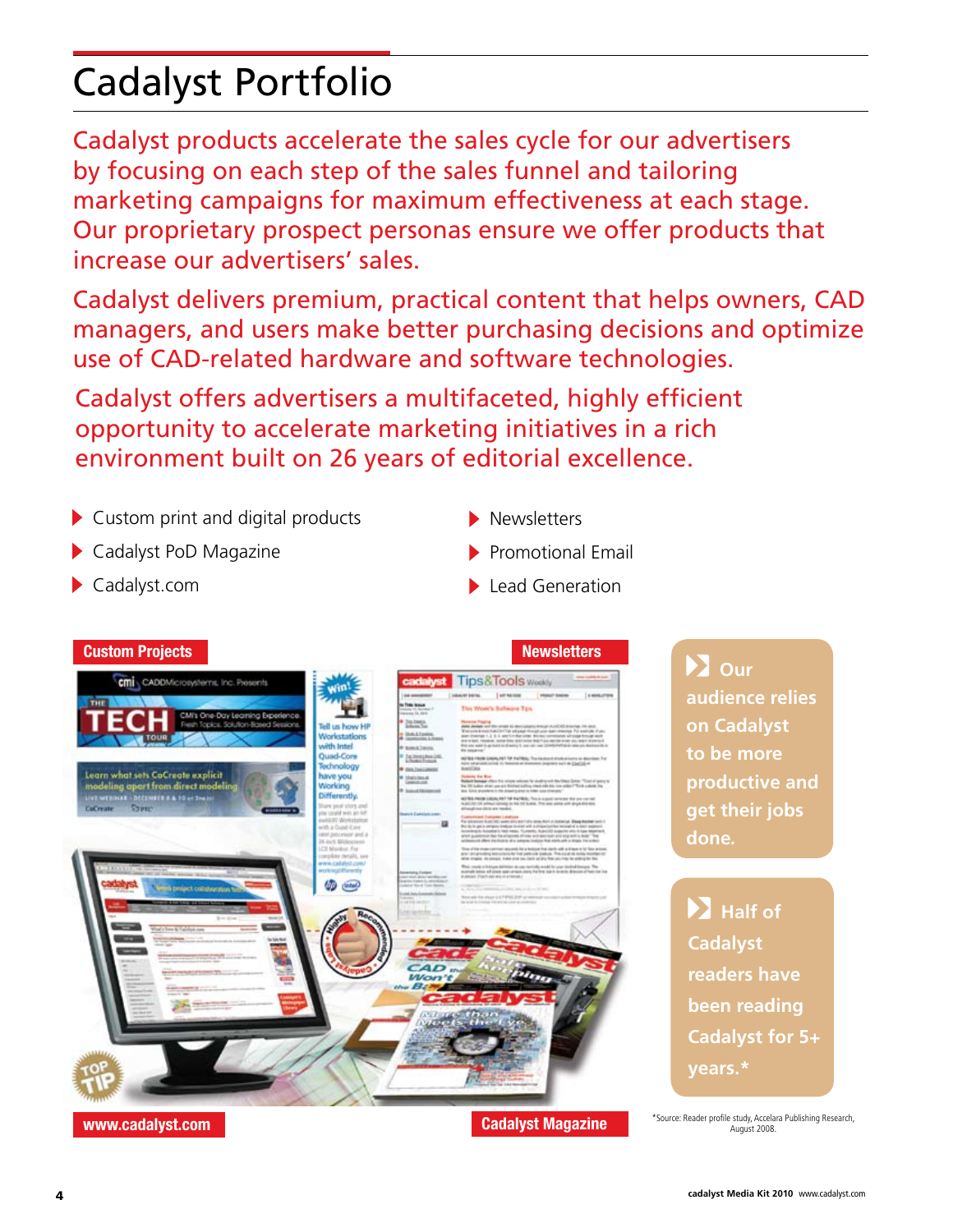## Cadalyst Integrated Media

Cadalyst print and digital products increase Awareness, Consideration, Preference, Sales, and customer Loyalty for your products and services. Working to help you achieve specific goals, we can customize marketing campaigns to accelerate your prospects' movement through your sales funnel toward a close.

Our goal is to be your most effective marketing channel. Our unique print-ondemand magazine is just one example of our continuous efforts to develop our innovative products and business models to maximize your return on marketing spend with Cadalyst.

## *Let our marketing team start building custom campaigns that address your specific goals in 2010!*

## Cadalyst Print on Demand

Cadalyst magazine's innovative new print-on-demand (PoD) business model is the first of its kind in the trade publishing industry. Our groundbreaking approach combines the niche targeting and measurement advantages of digital marketing with the high-impact brand awareness benefits of print marketing.

- Flexible cost-per-delivery (CPD) fee structure accommodates marketing budgets of all sizes. For the first time, small- and medium-sized companies can effectively reach their target audiences in a print product.
- Unique sponsorships, custom issues, and multiple targeted creatives are all possible! A/B creative testing is now available in a print product!
- High-quality, full-color digital printing on bright, 8.5 x 11-inch, heavyweight paper stock presents your advertising creative to its fullest advantage.
- Align your brand with the premium content sought by highly engaged *Cadalyst* magazine readership.

## ▶ Cadalyst Newsletters & Cadalyst.com

Cadalyst offers a variety of digital products to increase your conversion of prospects to customers. Using multiple creatives and strategic campaign planning across Cadalyst products delivers a bigger return on your marketing investment. Our digital products include

- Web site display positions: Ask your Cadalyst account manager how you can increase your site traffic by 61%!
- Newsletters
- Lead generation programs: Whitepapers, webinars, and more
- Promotional email products
- Custom digital marketing products

## Custom Programs/Lead Generation

- Cadalyst's Creative Services team can create and manage customized integrated marketing programs based on your company's objectives. We can help provide visibility, direct response and consistent messaging for your products and services. Cadalyst's integrated programs allow advertisers to utilize our unique, multiple channels to connect you with our targeted, qualified audience.
	- Webinars
	- Custom Newsletters
	- E-Books
	- Contests & Sweepstakes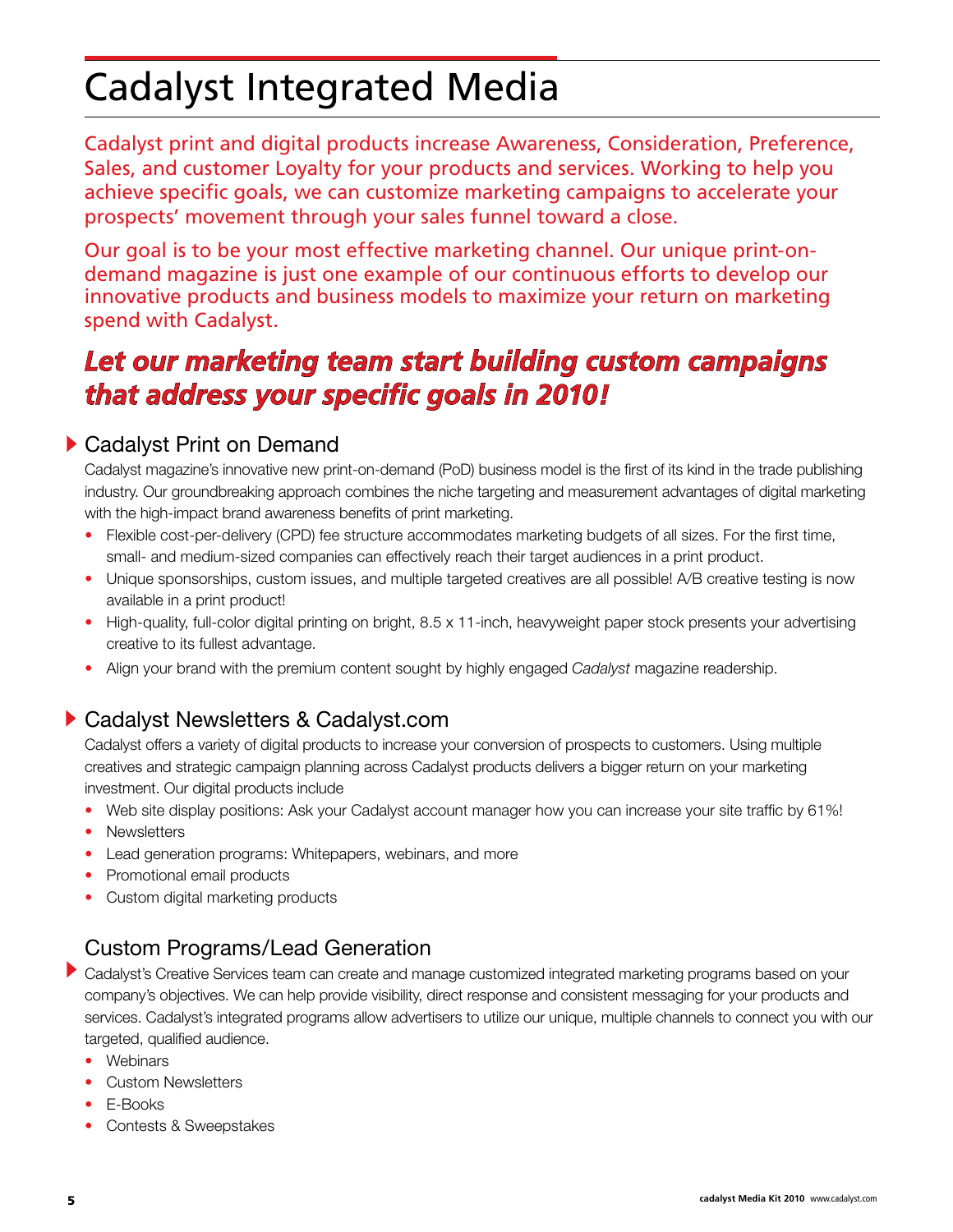## Editorial Overview: Cadalyst Magazine & Cadalyst.com

Cadalyst is the definitive source for information, advice, tools, applications, and tips that help our audience be more productive, enhance their career development, and provide a competitive advantage for their companies.

We have mapped the project cycles and job responsibilities of our audience members, and this in-depth understanding supports our on-going efforts to improve the information and tools we provide. Readers and site visitors know they can rely on the variety of premium content provided by Cadalyst to be more productive and successful.

#### Expert-Written Features & Columns

From Cadalyst editors, industry experts and progressive users alike, these timely aticles examine trends and developments in AEC, civil engineering, facilities management, manufacturing and product lifecycle management, GIS, and more.

#### Cadalyst Labs Reviews

Hands-on evaluations of the latest CAD software and hardware products help Cadalyst readers make informed purchasing decisions.

#### CAD Tutorials

Cadalyst readers improve productivity thanks to a wide variety of software tutorials delivered regularly on Cadalyst.com, including Lynn Allen's "Circles and Lines" and Bill Fane's "Learning Curve" tutorials for AutoCAD as well as on-going installments for users of Revit, ArchiCAD, Civil 3D, Map 3D, Solid Edge, SolidWorks, Inventor and more.

#### CAD Tips Library

Cadalyst's CAD Tips Library is the first stop for AutoLISP and VBA customization code and hatch patterns for AutoCAD, as well as tips and tricks for AutoCAD and other computer-aided design software.

#### Cadalyst Video Gallery

In today's world, users demand content in a variety of formats. Cadalyst's Video Gallery delivers practical tips and how-to guidance in an easy-to-follow video format. Now featuring AutoCAD tips from popular Autodesk Technical Evangelist Lynn Allen.

#### Cadalyst Discussion Forums

Smart CAD users know that the place to go for answers is the Cadalyst Discussion Forum. Moderators and users share expertise about CAD software and hardware, CAD management, and AutoCAD customization.

#### And More

Surveys and web site traffic tell the story: Readers and site visitors return to Cadalyst time after time for their favorite resources, some of which have been popular for decades: Hot Tip Harry, Roger Penwill's CAD Cartoon, the Cadalyst Benchmark Test, CAD Job Search and much more.

Just got my Cadalyst for the week via email. Thought I'd drop a line and tell you that I really appreciate the great job you all are doing. Couldn't live without Cadalyst – it's where I've learned more from than anywhere else.

Great job – keep it coming.

I've just recently got a lead on some software from your pages that I'm pretty sure we can use.

#### **Louis Duenweg** *Siskiyou Telephone*

I have always enjoyed the tips and such I get from "Tips and Tools Weekly" and some have cut down the time it takes for me to do my job. I know Cadalyst's new CAD Tips site will enhance the usefulness in that I and others can comment/follow-up and make the tips and tools more personal to each of our applications.

**Lewis Skiles** *Lycos*

| <b>Cadalyst Feature Topics for 2010*</b> |                                           |
|------------------------------------------|-------------------------------------------|
| • Budget-friendly software               | • CAD for construction                    |
| • Configuring a workstation for CAD      | • Education and training for the CAD user |
| • Trends in digital content creation     | • Additional feature topics TBD           |
|                                          |                                           |

\*Editorial plans for Cadalyst magazine change to respond to technology developments and market trends, but we are happy to share this lineup of feature topics scheduled to run over the course of quarterly publication calendar for 2010. The list is tentative and subject to change. Direct editorial inquiries and proposals to editors@cadalyst.com.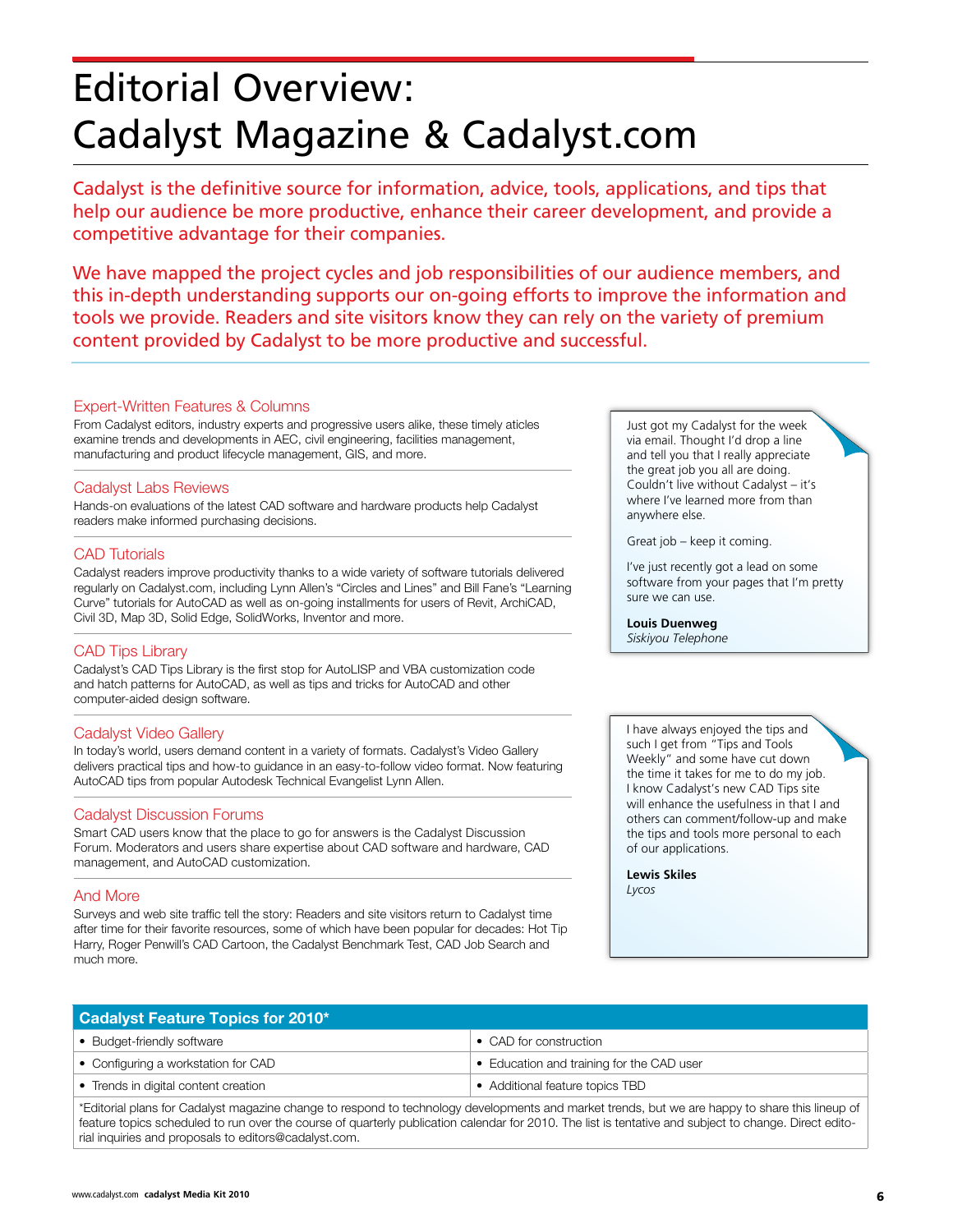## Editorial Overview: Newsletters

Cadalyst newsletters offer subscribers updates and advice about CAD-related technologies, industry news, tips and tricks, management guidance and timely features, software and hardware reviews and case studies.

#### Tips & Tools Weekly

Popular weekly digest of practical software tips; new informational, productivity and training resources; deals and freebies; opportunities and honors; and a calendar of industry events.

#### CAD Manager's Newsletter

Robert Green shares advice and expertise on topics that concern the CAD manager: software and hardware implementation, professional self-improvement, CAD standards, training and more.

#### AEC Tech News

CAD-related technologies and hot topics for AEC professionals.

#### MCAD Tech News

Insight about software for mechanical design, analysis and manufacturing and other MCAD related news, events and issues.

#### GIS Tech News

Top trends and relevant developments in GIS and mapping: major product releases, open standards, government initiatives and more.

#### Tips & Tricks Tuesdays

Popular Autodesk Technical Evangelist Lynn Allen offers step-by-step AutoCAD tips in a user-friendly video format. Tips and Tricks Tuesdays notifies subscribers each time a new video tip goes live in Cadalyst's Video Gallery.

Dear Cadalyst team,

I have been working with AutoCAD since release 10 or 11, so I guess for some 16 years, but am still learning new things. I very much appreciate the tips I receive in your newsletter, some of which must have saved me hours of fiddling!

Know that yet another satisfied reader is still appreciating your assistance out here in deepest darkest Germany.

#### **David Thompson**

*Thompson Design*

|                                 | <b>Demographics</b>                | <b>Industry</b> |             | <b>Job Function</b> |                               |                  |                                          |                                 | <b>Focus</b>                |                |                |
|---------------------------------|------------------------------------|-----------------|-------------|---------------------|-------------------------------|------------------|------------------------------------------|---------------------------------|-----------------------------|----------------|----------------|
| <b>Newsletters</b>              | <b>Total</b><br><b>subscribers</b> | <b>AEC</b>      | <b>MCAD</b> | <b>GIS</b>          | Engineering/<br><b>Design</b> | <b>Architect</b> | IT/Data/<br><b>CAD</b><br><b>Support</b> | <b>CAD</b><br><b>Management</b> | Drafter/<br><b>Operator</b> | <b>AutoCAD</b> | <b>AII CAD</b> |
| Cadalyst Tips & Tools<br>Weekly | 33,500                             | X               | X           | X                   | X                             | X                | X                                        | X                               | X                           | X              | X              |
| CAD Manager's<br>Newsletter     | 26,500                             | X               | x           | X                   | X                             | X                | X                                        | X                               |                             | X              | X              |
| <b>AEC Tech News</b>            | 18,000                             | X               |             |                     |                               | X                |                                          |                                 | X                           | X              | X              |
| <b>MCAD Tech News</b>           | 11,500                             |                 | x           |                     | X                             |                  |                                          |                                 | X                           | X              | X              |
| <b>GIS Tech News</b>            | 9,500                              |                 |             | X                   | $x$ (Civil)                   |                  |                                          |                                 |                             | X              | X              |
| Tips & Tricks Tuesdays          | 11,000                             | X               | X           | X                   | X                             | X                | X                                        | X                               | X                           | X              |                |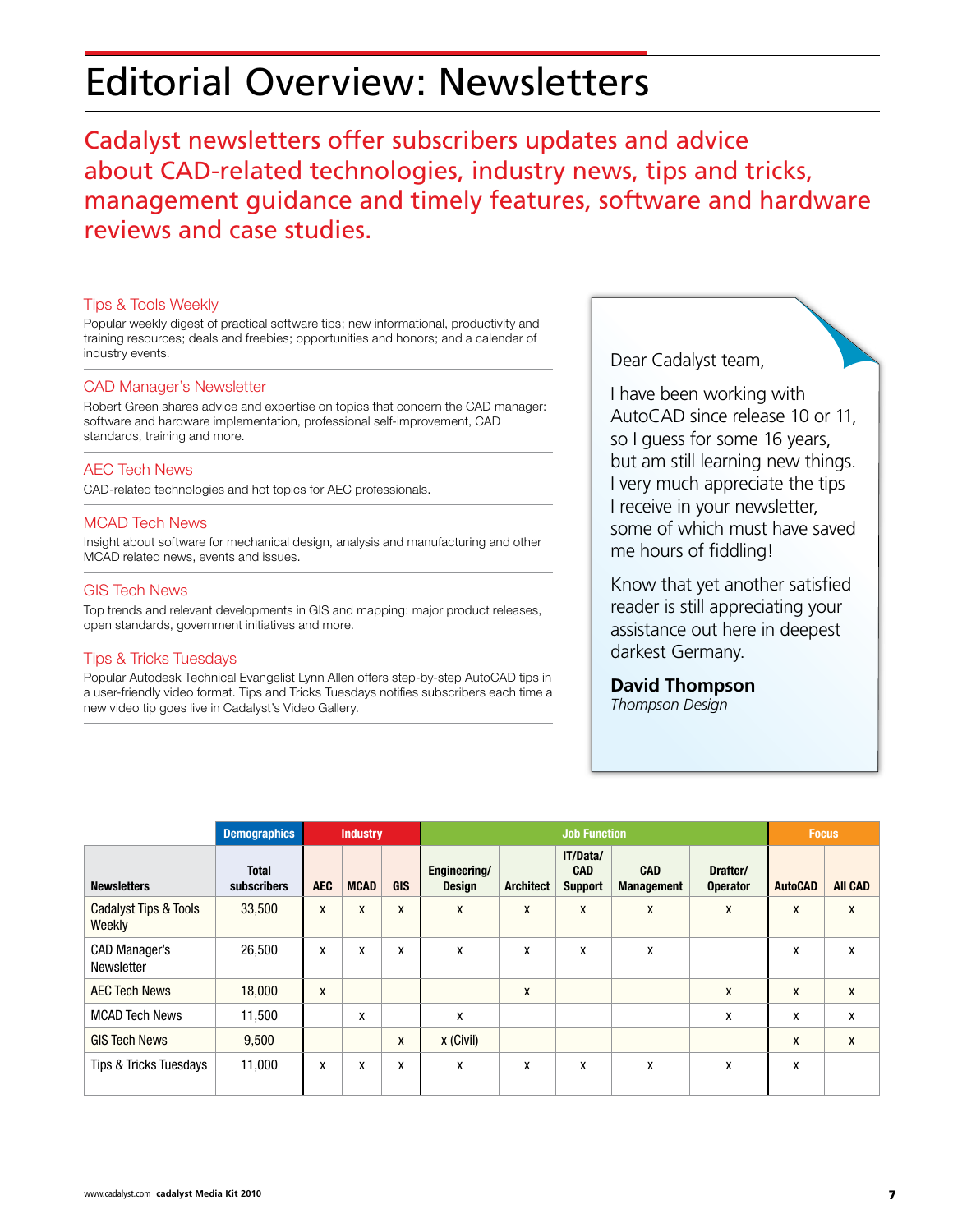## Advertising Rates

## Cadalyst Magazine (All rates are NET)

|            | 1x CPD* | 4x CPD* |
|------------|---------|---------|
| Full Page  | \$1.25  | \$1.00  |
| 2/3 Page   | \$1.10  | \$0.88  |
| 1/2 Island | \$0.90  | \$0.72  |
| 1/2 Page   | \$0.75  | \$0.60  |
| 1/3 Page   | \$0.60  | \$0.48  |
| 1/4 Page   | \$0.50  | \$0.40  |

\* Cost Per Delivered Issue. Budget caps may be put in place to meet any marketing budget.

\* Call your Account Manager for premium cover positions rates.

### **Cadalyst Newsletters** (All rates are net)

| Position                        | Top      | 1st      | <b>Button</b> |
|---------------------------------|----------|----------|---------------|
| Size                            | 728 x 90 | 468 x 60 | 125 x 125     |
| Tips & Tools Weekly             | \$1,900  | \$1,650  | \$750         |
| <b>CAD Manager's Newsletter</b> | \$1,600  | \$1,400  | \$650         |
| <b>AEC Tech News</b>            | \$1,200  | \$1,000  | \$500         |
| <b>MCAD Tech News</b>           | \$750    | \$600    | \$300         |
| <b>GIS Tech News</b>            | \$600    | \$500    | \$250         |
| Tips & Tricks Tuesdays          | \$600    | \$500    | N/A           |

Cadalyst also offers text placements within most newsletters. Materials due 5 business days prior to broadcast date.

### Cadalyst Web Site (All rates are net)

| Leaderboard      | \$85 CPM  |
|------------------|-----------|
| Skyscraper       | \$75 CPM  |
| Medium Rectangle | \$110 CPM |
| <b>Button</b>    | \$25 CPM  |

## Cadalyst's Whitepaper Library

Advertisers can now post whitepapers, rich media, electronic brochures and technical documents to the Cadalyst Whitepapers site – and pay per lead.

\$25/Lead

### ▶ Cadalyst List Rentals

Cadalyst's List Rental services provide you with quality targeted lists for your direct marketing campaign.

E-mail addresses: \$475/M Postal addresses: \$175/M Phone numbers: +\$60/M

Leaderboard 728 x 90 Medium Rectangle 300 x 250 Skyscraper 160 x 600 Button 125 x 125 Leaderboard 728 x 90 Button 125 x 125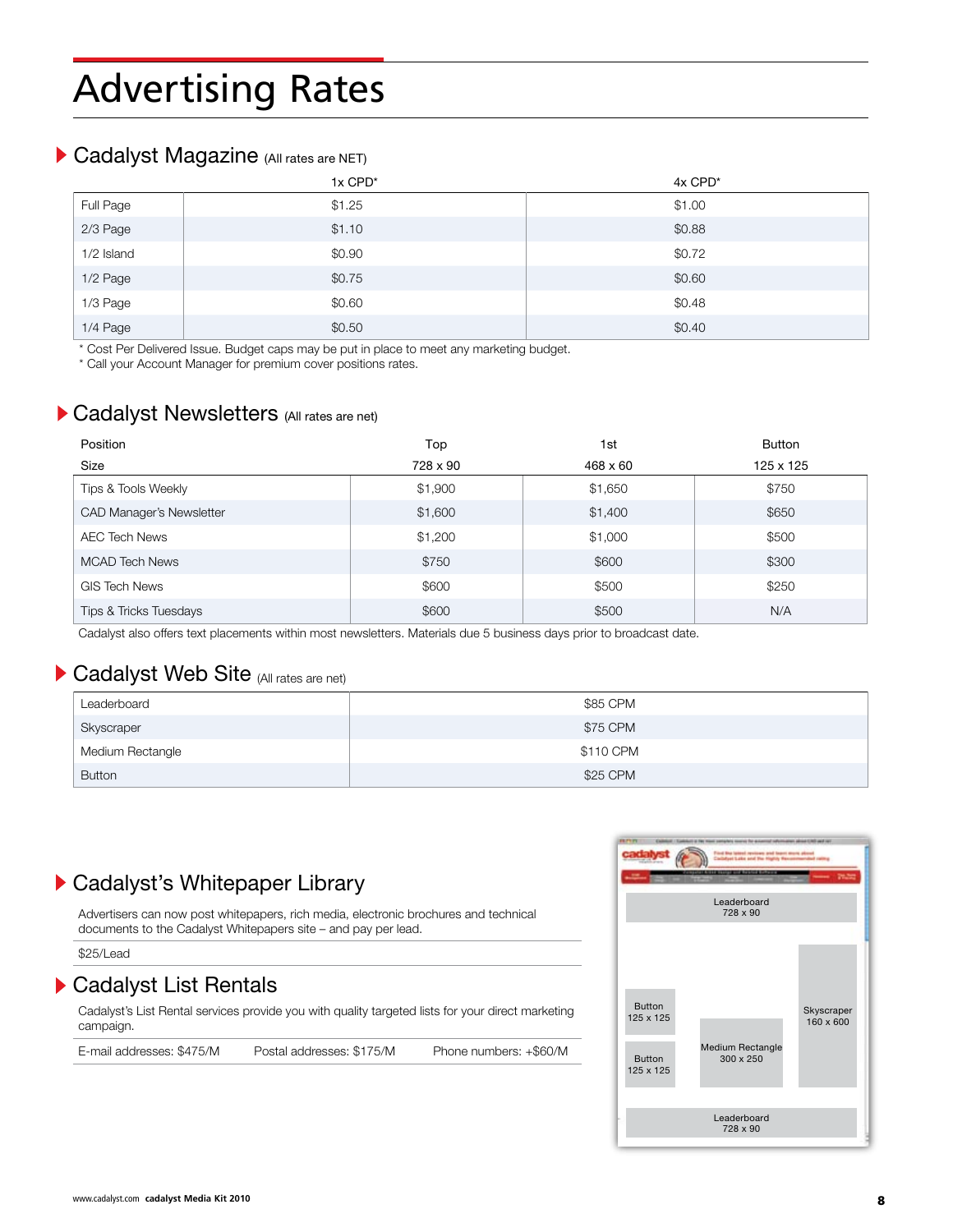## Web Site & Newsletter Ad Specifications

## Mechanical Specifications and Delivery of Digital Ad Materials

| Ad Unit          | Dimensions (pixels) | Maximum File Size (JPEG/GIF/PNG) |
|------------------|---------------------|----------------------------------|
| Leaderboard      | 728 x 90            | 30 KB                            |
| Skyscraper       | 160 x 600           | 30 KB                            |
| Medium Rectangle | $300 \times 250$    | 50 KB                            |
| Button           | 125 x 125           | 20 KB                            |
| Postscript       | 728 x 90            | 30 KB                            |

#### **Send Digital Ad Materials To: Ad Manager**

 e-mail: admanager@longitudemedia.com fax: 714-783-3000 Contact your sales representative with questions.

1. E-mail materials for newsletters and web site placements separately and according to the following specifications:

|                                            | Site Placements                                    | Newsletter Placements                                 |  |  |
|--------------------------------------------|----------------------------------------------------|-------------------------------------------------------|--|--|
| Subject Line:                              | Advertiser & Campaign Name/Site/Live Date          | Advertiser & Campaign Name/Newsletter Title/Mail Date |  |  |
| Materials Due*                             | <b>Three (3) days</b> prior to campaign start date | <b>Five (5) days</b> prior to campaign start date     |  |  |
| <b>File Formats</b>                        | GIF, JPEG, PNG, FLASH and other rich media formats | GIF, JPEG, PNG                                        |  |  |
| *Late materials may not be posted on time. |                                                    |                                                       |  |  |

- 2. Animation: No limits on animation loops. Creative that is considered annoying or hampers the user experience (i.e., big bright, flashing colors) will not be accepted. User initiated sound only is accepted.
- 3. Rich Media (Site Placements Only): Flash, DHTML, Java, third-party tags, streaming video, Enliven, image maps. Please call if the rich media you are using is not listed. If you intend to do any work with Flash, please contact admanager@longitudemedia.com ahead of time as there are some design considerations that need to be made in order for Flash ads to work with our ad serving software.
- 4. Third-party ad tags are accepted. The click URL must be received separately from any third-party tag, even if it's embedded in the code.

**The click URL must be received separately from the SWF file. Please do not embed the click URL in the code.**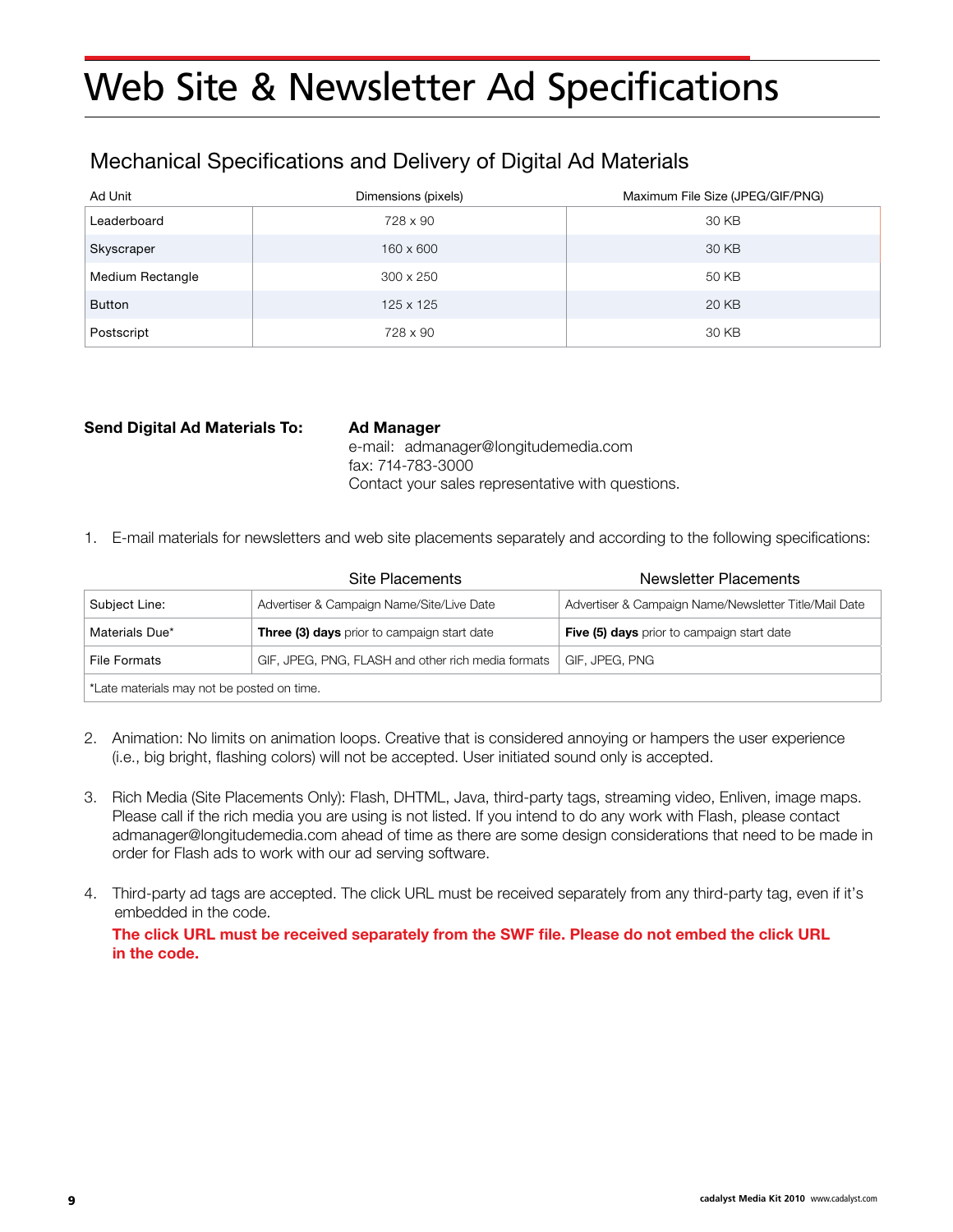## Print Ad Specifications

## **Print Publication Mechanical Requirements**

| Ad Size               | Width (inches) | Height (inches) | Ad Size                 | Width (inches) | Height (inches) |
|-----------------------|----------------|-----------------|-------------------------|----------------|-----------------|
| 2-Page Spread (trim)  | $17 - 1/2$     | 11              | 1/2 Page Spread (bleed) | $17 - 1/4$     | $5 - 5/8$       |
| 2-Page Spread (bleed) | $17 - 1/4$     | $11 - 1/4$      | 1/2 Page Vertical       | $3 - 1/4$      | 10              |
| Full Page (trim)      | 8.5            | 11              | 1/2 Page Island         | $4 - 1/2$      | $7 - 3/8$       |
| Full Page (no bleed)  | $\overline{7}$ | 10              | 1/3 Vertical            | $2 - 1/8$      | 10              |
| Full Page (bleed)     | $8 - 3/4$      | $11 - 1/4$      | 1/3 Page Square         | $4 - 1/2$      | $4 - 3/4$       |
| $2/3$ page            | $4 - 1/2$      | 10              | 1/4 Page Vertical       | $3 - 1/4$      | $4 - 3/4$       |
| 1/2 Page Horizontal   | $6 - 3/4$      | $4 - 3/4$       |                         |                |                 |



### **Material Specifications**

Digital Data is required for all ad submissions. Final creative must be saved under the Adobe PDF preset of "Press Quality" and submitted in PDF format. Any ads supplied in nonpreferred or unacceptable formats, such as native application files, will be charged a \$150 processing fee. We cannot guarantee the accuracy of reproduction from any ads supplied in nonpreferred or unacceptable formats and will not issue any make goods.

Our print-on-demand product allows for creative changes at any time. A \$450 production fee applies to each creative change.

Note: Digital printing is used for on-demand publishing and does not run or build precise PMS colors on the press. Colors are reproduced using standard CMYK builds and will come close to PMS colors but exact matches are not guaranteed.

A SWOP-certified color proof MUST be forwarded with the digital ad file. If we do not receive a SWOP-certified proof, we cannot guarantee the accuracy of the reproduction and will not issue any make goods.

#### **Send Print Ad Materials To: Production**

 e-mail: production@longitudemedia.com Contact your sales representative with questions.